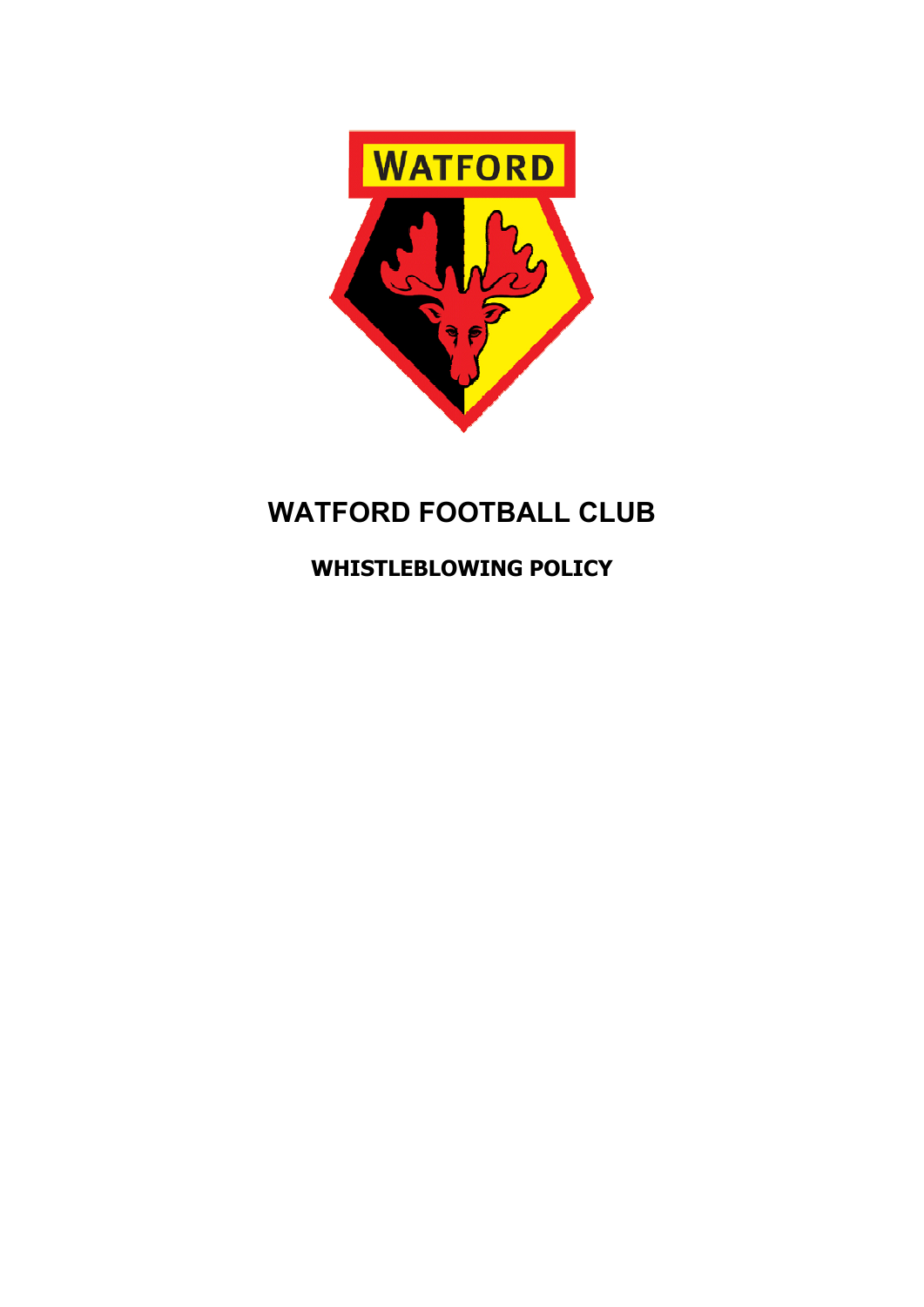

# **WHISTLEBLOWING POLICY**

We are committed to conducting our business with honesty and integrity and we expect all staff to maintain high standards.

This policy covers all employees, officers, consultants, contractors, volunteers, casual workers and agency workers.

This policy does not form part of any employee's contract of employment and may be amended at any time.

# **What is Whistleblowing?**

Whistleblowing is the reporting of suspected wrongdoing or dangers in relation to our activities.

You may often be the first to know when a colleague is doing something illegal or improper. However, you may feel nervous about voicing your concerns. We take all forms of malpractice very seriously, whether it is committed by an Employee, a Supplier or a Contractor. We would encourage you to report any concerns you have about malpractice.

It is not feasible to list everything, but malpractice may include:

- $\triangleright$  Breaches of security, theft and fraud
- $\triangleright$  Failure to comply with legal obligations, e.g. Health and Safety
- $\triangleright$  Failure to follow Club confidentiality rules
- $\triangleright$  Harassment and bullying
- $\triangleright$  Behaviour which might damage the Club's reputation.

#### **How to Raise a Concern?**

Should you wish to report any actions of this kind, we would suggest you contact your line manager. However, where you prefer not to raise it with your line manager for any reason, you should contact the Whistleblowing Officer (contact details below). We will then arrange a meeting with you as soon as possible to discuss your concern. You may bring a colleague or union representative to any meeting under this policy. Your companion must respect the confidentiality of your disclosure and any subsequent investigation.

# **Confidentiality**

We hope that you will feel able to voice concerns openly under this policy. Completely anonymous disclosures are difficult to investigate. If you reveal your identity to us, we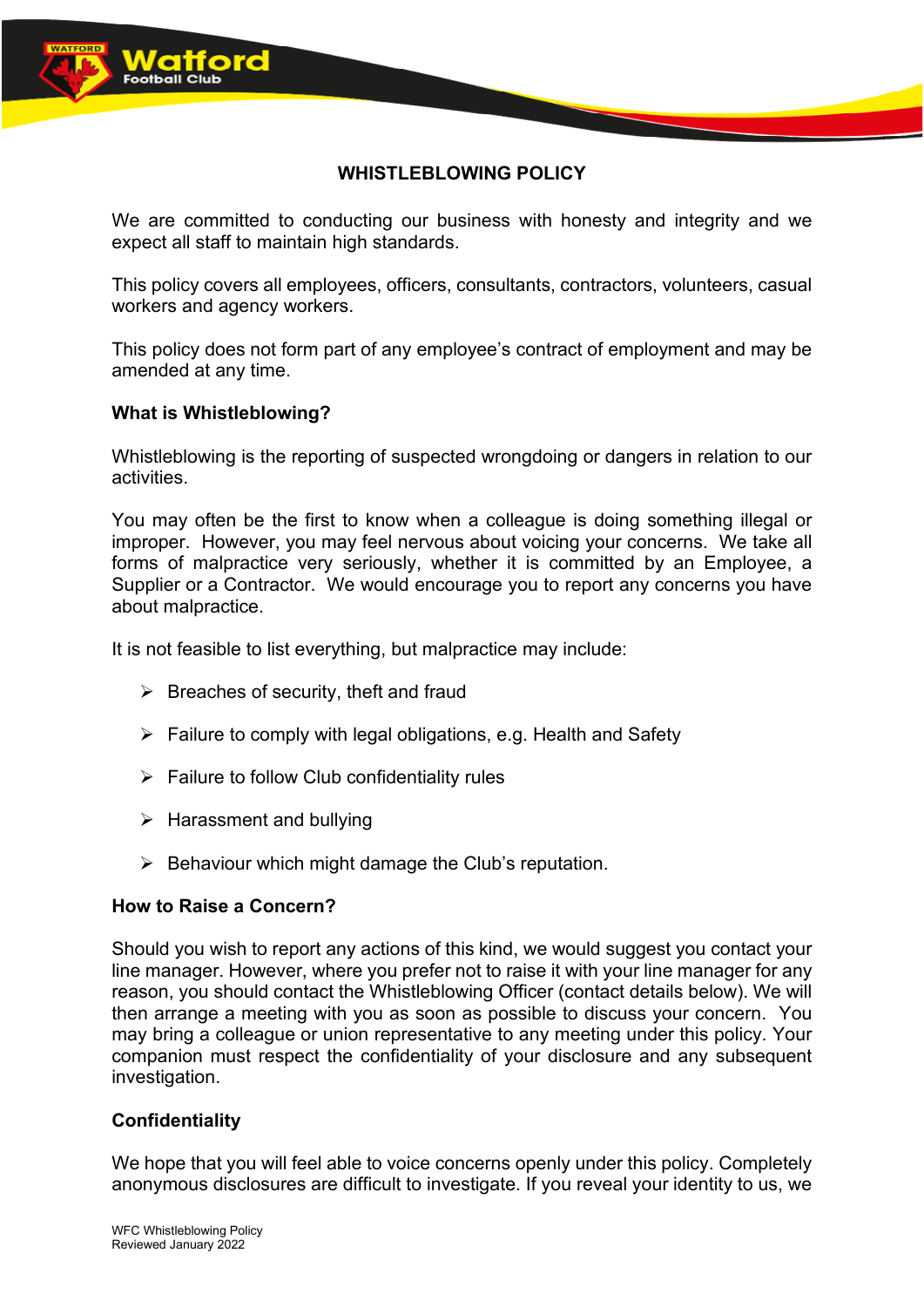

will do everything possible to keep it secret if you so desire and only reveal it where necessary to those involved in investigating your concern. In certain circumstances, for example if your report becomes the subject of a criminal investigation, you may be needed as a witness. Should this be the case, we will discuss the matter with you at the earliest opportunity.

# **External Disclosures**

The aim of this policy is to provide an internal mechanism for reporting, investigating and remedying any wrongdoing in the workplace. In most cases you should not find it necessary to alert anyone externally.

The law recognises that in some circumstances it may be appropriate for you to report your concerns to an external body such as a regulator. We strongly encourage you to seek advice before reporting a concern to anyone external. Protect (formerly Public Concern at Work) operates a confidential helpline. Their contact details are at the end of this policy.

# **Protection and Support for Whistleblowers**

We aim to encourage openness and will support whistleblowers who raise genuine concerns under this policy, even if they turn out to be mistaken.

Whistleblowers must not suffer any detrimental treatment as a result of raising a genuine concern. If you believe that you have suffered any such treatment, you should inform the Whistleblowing Officer immediately. If the matter is not remedied you should raise it formally using our Grievance Procedure.

You must not threaten or retaliate against whistleblowers in any way. If you are involved in such conduct you may be subject to disciplinary action. In some cases the whistleblower could have a right to sue you personally for compensation in an employment tribunal.

However, if we conclude that a whistleblower has made false allegations maliciously or with a view to personal gain, the whistleblower may be subject to disciplinary action.